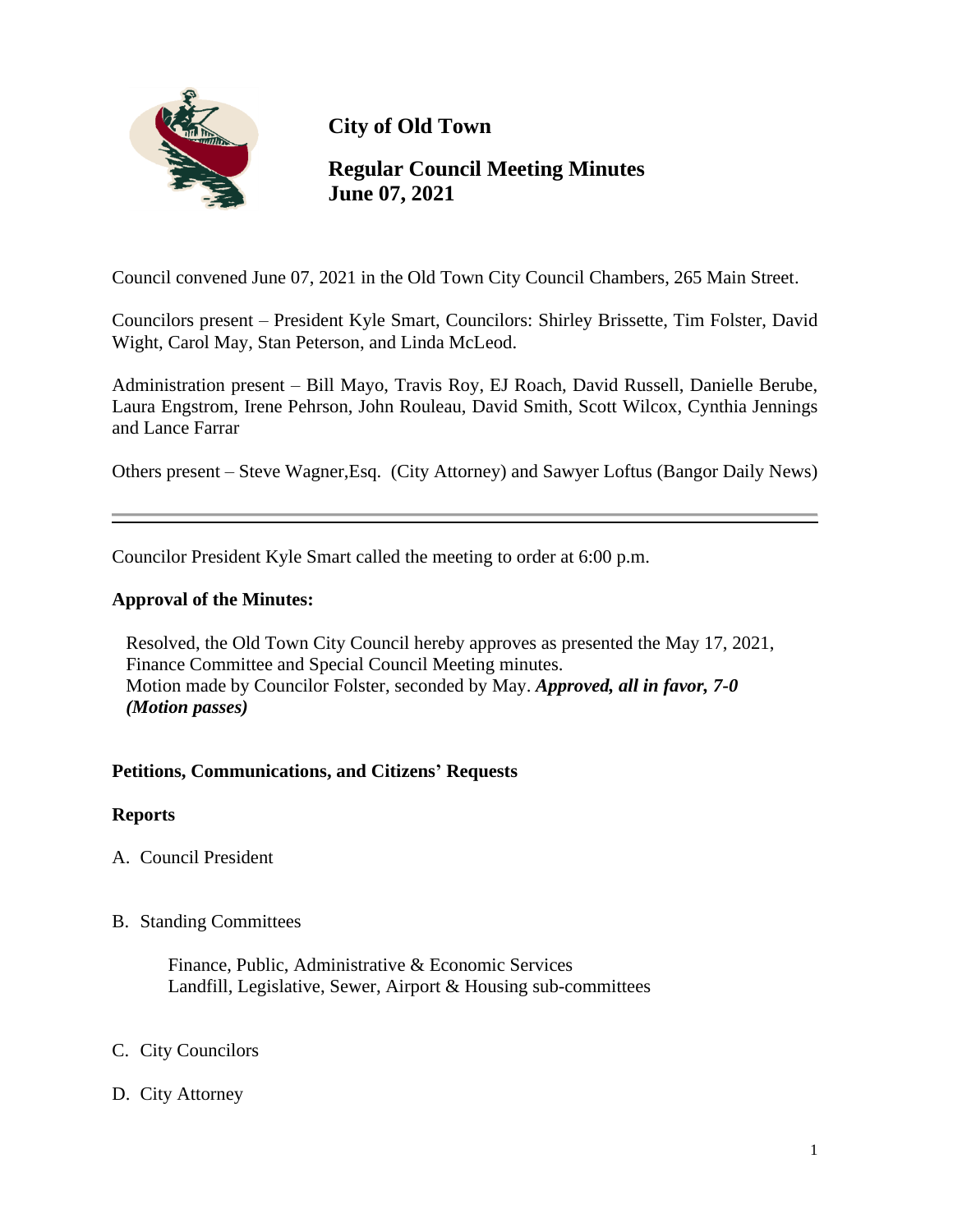## E. Special Committees

F. City Manager

City Manager Bill Mayo updated the City Council on the following items:

- 1. Pop up shops being finished up Wednesday.
- 2. Playground, splashpad and bathrooms are open in the City of Old Town Parks.
- 3. Moving forward on the CDD landfill.

#### **Consent Agenda:**

- 1. Resolved, the Old Town City Council hereby approves a renewal application for a Victualer's License for Qazi, LLC., d/b/a Subway, 255 Main Street, pending final inspection.
- 2. Resolved, the Old Town City Council hereby approves an application for Cassidy Orn for a Minor Event to be held in the Gazebo at Riverfront Park. The baby shower will be held on June 19 from 11:30-4:30 and the permit fee has been paid.
- 3. Resolved, the Old Town City Council hereby approves an application for Kaci Sawyer for a Minor Event to be held in the Gazebo at Riverfront Park. The baby shower will be held on June 26 from 1-4 and the permit fee has been paid.
- 4. Resolved, the Old Town City Council hereby approves the additional funding of \$65,270 to continue upgrades at 160 Center Street (AKA Synagogue) to allow for housing of head end equipment of fiber project and to allow for additional City use, redevelopment, and/or dry storage.
- 5. Resolved, the Old Town City Council hereby approves the renewal applications for a Victualer's, Malt, Vinous Liquor License and Beverage Cart Liquor License for Joseph Perdue, d/b/a Hidden Meadows Golf Course, 240 W. Old Town Road.
- 6. Resolved, the Old Town City Council hereby accepts an after-deadline redemption on foreclosed property for Kaja Holdings 2, LLC. for payment of 2020-2021 Tax liens and 2018-2021 Sewer liens, located at 113 Lincoln Street, account # 464 in the total amount of \$8473.57. The City Council further authorizes the City Manager to execute a Municipal Quit- Claim Deed.

 Motion made by Councilor Wight, seconded by Councilor May to table Consent Item 6 until further discussion can be made about accepting the late redemption. *Approved all in favor, 7-0 (motion passes)*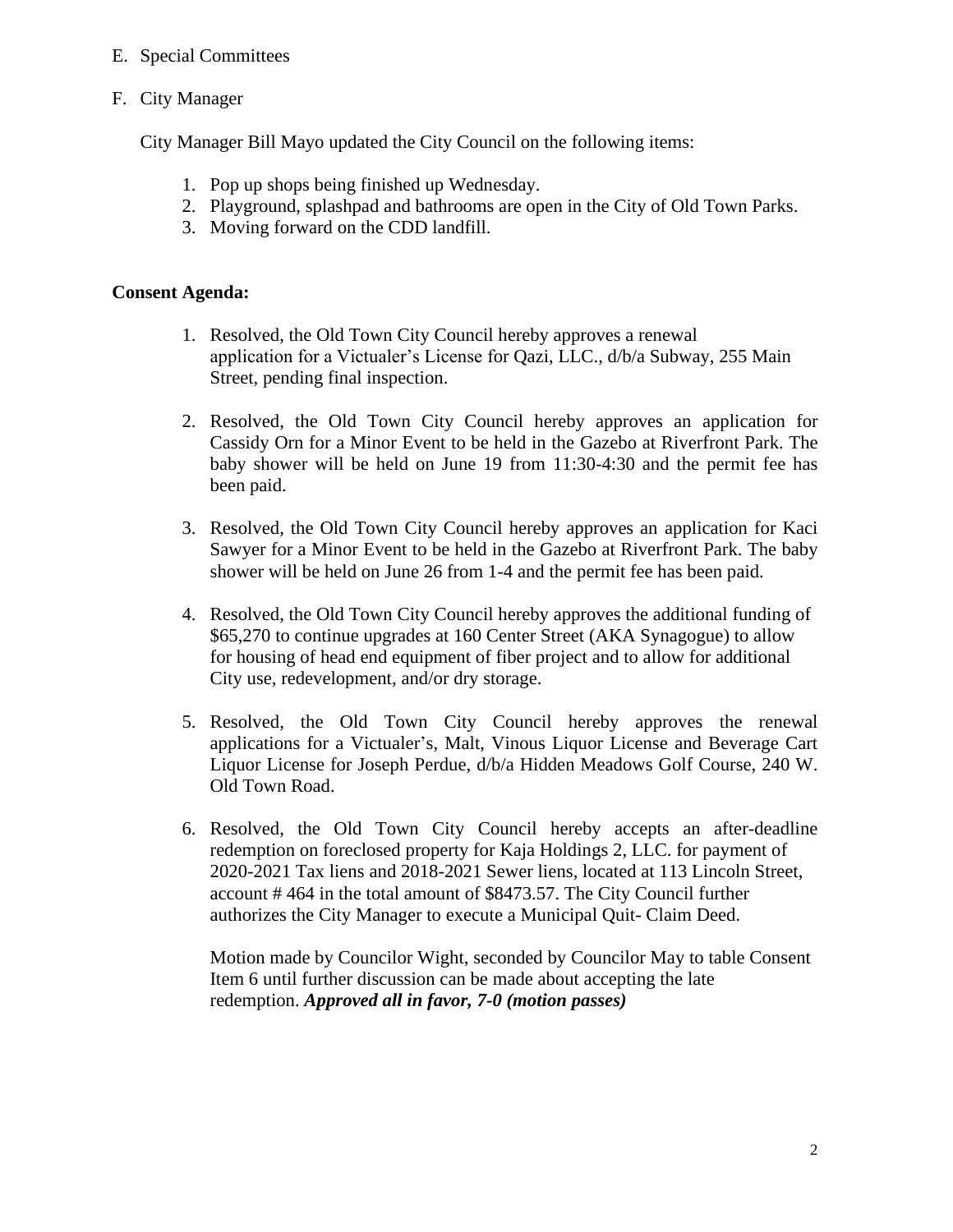7. Resolved, the Old Town City Council hereby accepts the bid from Gary and Lorelei Kennedy in the amount of \$11,100.00 for land located at 612 West Old Town Road. This was the only bid received and the bid met all stated requirements. The City Council further authorizes the City Manager to take all necessary steps to complete the sale.

 Motion made by Councilor Brissette to accept Consent items 1-5 and 7 on the agenda, seconded by Councilor Wight*. Approved all in favor, 7-0 (motion passes)*

### **Public Hearings and Second Reading of Ordinances: Items 1-2**

**1.** Resolved, the Old Town City Council hereby approves the proposed FY 2021- 2022 Municipal, County & School Budget. The proposed budget calls for City expenditures of \$14,237,029, Penobscot County Taxes of \$733,570 and RSU #34 expenditures of \$5,262,440 for a total City, County & School Budget of \$20,233,039 with total City revenue of \$9,088,971 and anticipated transfers from reserve accounts and Fund Balance of \$1,684,258 for a net property tax requirement of \$9,459,810.

 Council President Smart opened the meeting for public comment at 6:12 pm. Bill Mayo discussed any changes/notes for the FY 2020-2021. Peter Dufour, longtime Old Town resident expressed his concern over applying for a 3.3 million bond. The City Council explained that with the reserve funds were being used to fund City projects that this would be the time to replenish them with the interest rates being at a record low. The city would be able to take on some of the bigger projects that need to be addressed. With no further public comment being made President Smart closed the public hearing at 6:36 pm.

 Motion made by Councilor McLeod, seconded by Councilor Brissette*. Approved, all in favor, 7-0 (motion passes)*

**2.** Resolved, the Old Town City Council hereby approves the proposed FY 2021- 2022 Pollution Control Budget containing gross appropriations of \$1,867,777 user fee revenue of \$1,597,616 debt redemption of \$270,161 and for a net appropriation from the Fund Balance of \$0.

Council President Smart opened the meeting for public comment at 6:39 pm and with no public comment closed the meeting at 6:40 pm.

 Motion made by Councilor Wight, seconded by Councilor Brissette*. Approved, all in favor, 7-0 (motion passes*

#### **Old Business**